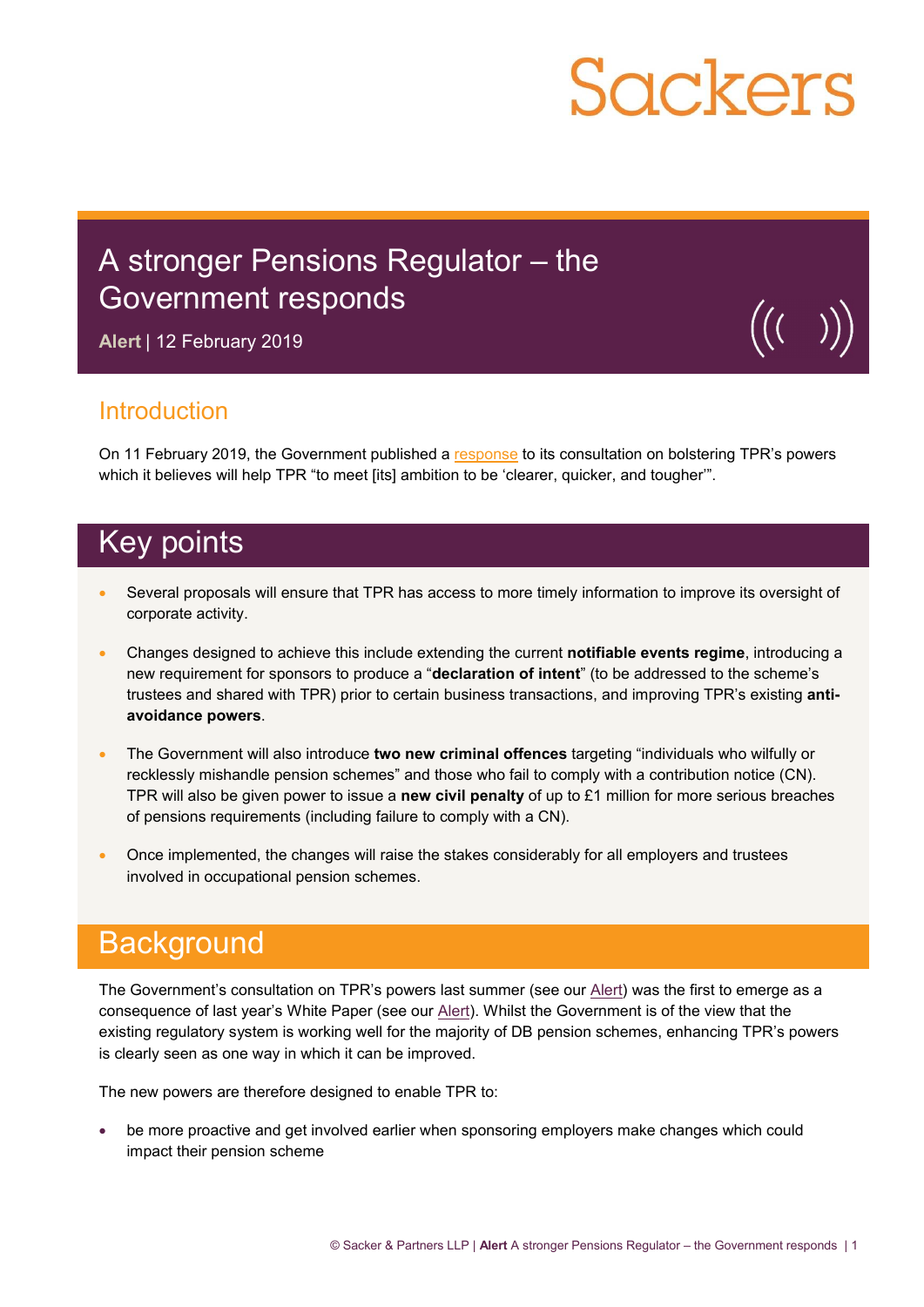- obtain the right information about a scheme and its sponsoring employer in a timely manner
- gain redress when things go wrong, and
- deter "reckless behaviours".

## Overseeing corporate transactions

#### **Notifiable Events Framework**

The purpose of the [notifiable events regime](https://www.sackers.com/pension/notifiable-events-basics/) is to assist TPR in reducing the risks of situations arising that may lead to calls on the PPF. New employer-related events will be introduced requiring the following to be reported to TPR:

- the sale of a material proportion of the business or assets of a scheme employer which has funding responsibility for at least 20% of the scheme's liabilities, and
- the granting of security on a debt to give it priority over the scheme.

However, in response to concerns that they may "potentially stifle legitimate business activity", the Government has dropped some of its original proposals (for now). For example, its proposal to extend the notifiable event covering the breach of a banking covenant to include the deferral, amendment or waiver of the covenant.

The Government will work alongside TPR to define the terms being used in relation to the new notifiable events, engaging with stakeholders on this and the possibility of bringing forward or specifying more clearly the timing of such notifications (the current requirement being to inform TPR "as soon as reasonably practicable"). A further consultation on draft regulations, as well as a revised code of practice, will follow.

#### **Declaration of intent**

The idea underpinning the declaration of intent is to require businesses to think about their pension scheme(s) when considering particular transactions (such as the sale of a controlling interest in a scheme employer) and to ensure collaboration with trustees (and TPR) at an appropriate stage. The declaration, which would be addressed to the trustees from the transaction's corporate planners (usually the board of directors) and shared with TPR, will need to help trustees understand the detailed nature and implications of the proposed transaction for the scheme.

Despite opinion being divided on the need for such an early warning system, as well as concerns that it could delay transactions and deter buyers, the Government will press ahead with legislation. Further work will be carried out to consider the content of the declaration (and the timing) and to ensure that the new requirement complements planned changes to the notifiable events regime.

#### **Voluntary clearance**

[Voluntary clearance](https://www.sackers.com/pension/clearance-basics/) allows companies to seek confirmation from TPR that, in the circumstances set out in a clearance application, it would not be reasonable for TPR to use its anti-avoidance powers by issuing a CN or a financial support direction (FSD). The Government makes clear that there are no plans to replace clearance with the declaration of intent.

TPR will be reviewing its current clearance guidance, including providing more information about the clearance process and what applicants can expect.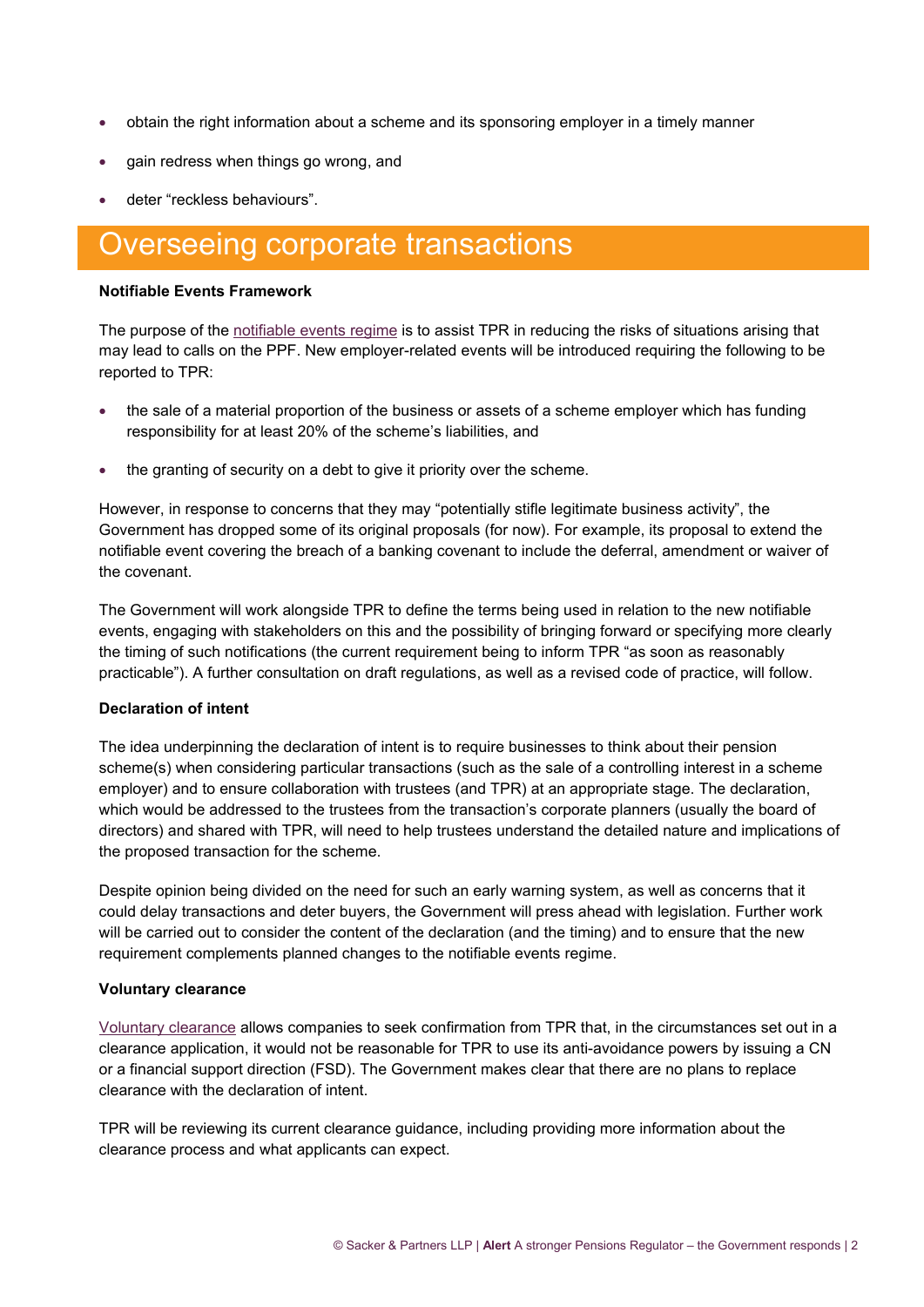## Improving TPR's powers

Recognising that TPR's current powers to penalise individuals and corporate entities for non-compliance with pensions requirements are limited (with civil penalties of up to a maximum of £5,000 and £50,000 respectively), the consultation looked at how "reckless behaviours" towards DB pension schemes could be best deterred and punished.

Concerns highlighted in the response concerning TPR's new powers to sanction include that they could increase legal and compliance costs, and result in difficulties recruiting MNTs/MNDs. However, the Government believes that the greatest impact will be felt by "the small number of employers evading their responsibilities".

The new powers will include:

- a civil penalty of up to £1 million for more serious breaches which have resulted in actual harm to the pension scheme, or have the potential to do so if left unchecked. Examples here include failure to provide a declaration of intent, failure to comply with the notifiable events regime (having been downgraded from a criminal offence in the original proposals), and failure to comply with a CN or an FSD
- a new criminal offence of "wilful or reckless behaviour" in relation to a DB pension scheme, punishable by a maximum penalty of up to seven years' imprisonment and/or an unlimited fine
- a new criminal offence of failing to comply with a CN, punishable by an unlimited fine but not a custodial sentence.

Potential targets for the above penalties will include sponsoring employers, any associated or connected persons and, in some circumstances, the trustees themselves.

## Anti-avoidance

To protect the benefits of pension scheme members, and to ensure that pension liabilities are not avoided or unsupported, [anti-avoidance powers](https://www.sackers.com/pension/anti-avoidance-the-regulators-powers/) enable TPR to issue:

- CNs (requiring payment to be made into a scheme), and
- FSDs (requiring financial support to be put in place for a scheme).

Changes to both the CN and FSD requirements will be implemented, including:

- amending the reasonableness test (which requires TPR to consider whether it is reasonable to impose liability under a CN) to reflect that the actual or potential impact of the act, or failure to act, on the value of the scheme's assets or liabilities is a relevant consideration when determining the amount to be paid
- clarifying the application of [the material detriment test](https://www.sackers.com/pension/anti-avoidance-material-detriment-test/) (which allows TPR to impose a CN where an act or failure to act has a materially detrimental effect on the likelihood of members' benefits being received) by introducing "a snapshot funding approach" focusing on the potential weakening of the employer
- tightening up the forms of financial support to be given to a scheme under an FSD, to require either a cash payment and/or for the target to assume joint and several liability for the sponsoring employer's obligations to the scheme
- a rebranding of FSDs to "financial support notices" (or FSNs).